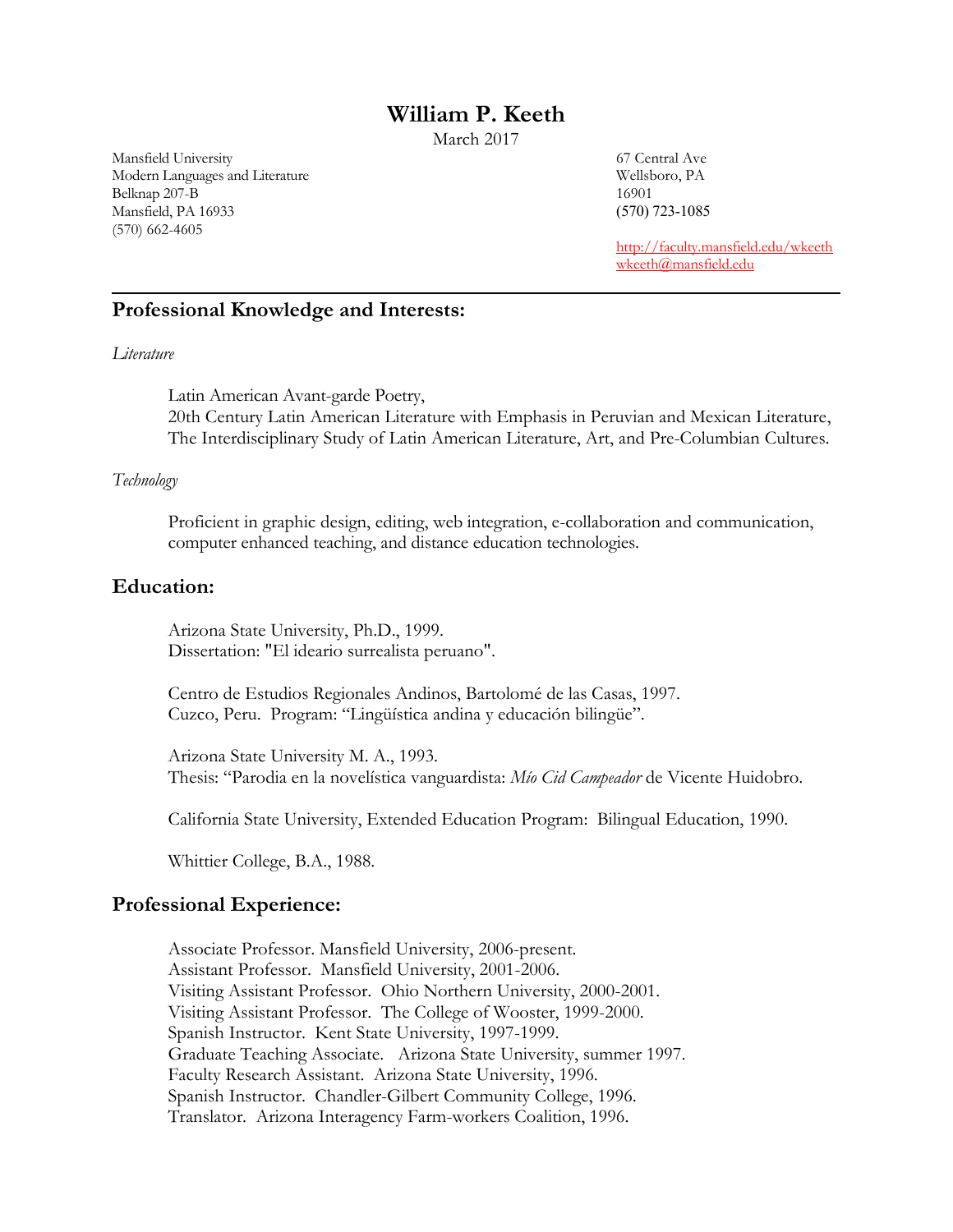Team-Teaching Intern. Arizona State University, spring 1996. Cooperative Learning Workshop Participant. Chandler-Gilbert Community College, fall 1996. Foreign Language Technology Workshop Participant. Arizona State U, spring 1995. Spanish for Special Purposes Instructor. ASU Faculty and Staff Development, 1994-1996. Art Museum Intern. Arizona State Art Museum, Fall 1994. Graduate Teaching Associate. Arizona State University, 1993-1996. Assistant Supervisor of the Graduate Teaching Assistants Program. Arizona State U, 1993. Graduate Teaching Assistant. Arizona State University, 1990-1993. Graduate Foreign Exchange Student. Universidad Autónoma de Guadalajara, México, 1991. Substitute Teacher. Fullerton School District, Fullerton, Ca., 1989-1990 Figurative Drawing Workshop Participant. New York Academy of Art, summer 1989. Assistant E.S.L. Instructor. La Mirada School District, La Mirada, Ca., 1989-1990. Therapy Assistant. Help for Brain Injured Children, La Habra, Ca., 1988-1989.

### **Course Development and Instruction:**

| <b>Lower-level Spanish</b>                    | <b>Upper-level Spanish</b>                    |
|-----------------------------------------------|-----------------------------------------------|
| Beginning, Intermediate, and Advanced Spanish | Advanced Spanish Conversation                 |
| Functional Spanish for Faculty/Staff          | Advanced Spanish Structure                    |
| Spanish Grammar Review                        | Contemporary Latin American Novel             |
|                                               | Independent Study                             |
|                                               | Introduction to Latin American Literature     |
|                                               | Introduction to Literary Studies              |
|                                               | Readings in Latin American Cultures           |
|                                               | Spanish Conversation                          |
|                                               | Spanish-American Short Stories                |
|                                               | Survey of Spanish Literature I                |
|                                               | Survey of Spanish Literature II               |
|                                               | The Culture and Civilization of Latin America |
|                                               | The Culture and Civilization of Spain         |
|                                               | The Generation of 98                          |
|                                               | Topics in the Literature of Spain             |
| Lower-level English                           | <b>Upper-level English</b>                    |
| First Year Seminar                            | Introduction to Latin American Cultures       |
| English Composition I                         |                                               |

### **Refereed Publications:**

"La segunda novela de Gamaliel Churata: identidad andina y el tejido intertextual". *Tinkuy* 23 (2015): 33-43.

"Metapoética de la generación del 50". *Revista de crítica literaria latinoamericana* 48.80 (2014): 233-50.

"Jorge Eduardo Eielson". *Ceremonia comentada. Otros textos pertinentes. (1948-2005) 57 años de crítica a la obra de Jorge Eduardo Eielson*. Ed. Luis Rebaza Soraluz. Lima: Lápix Editores, 2013. 324-341.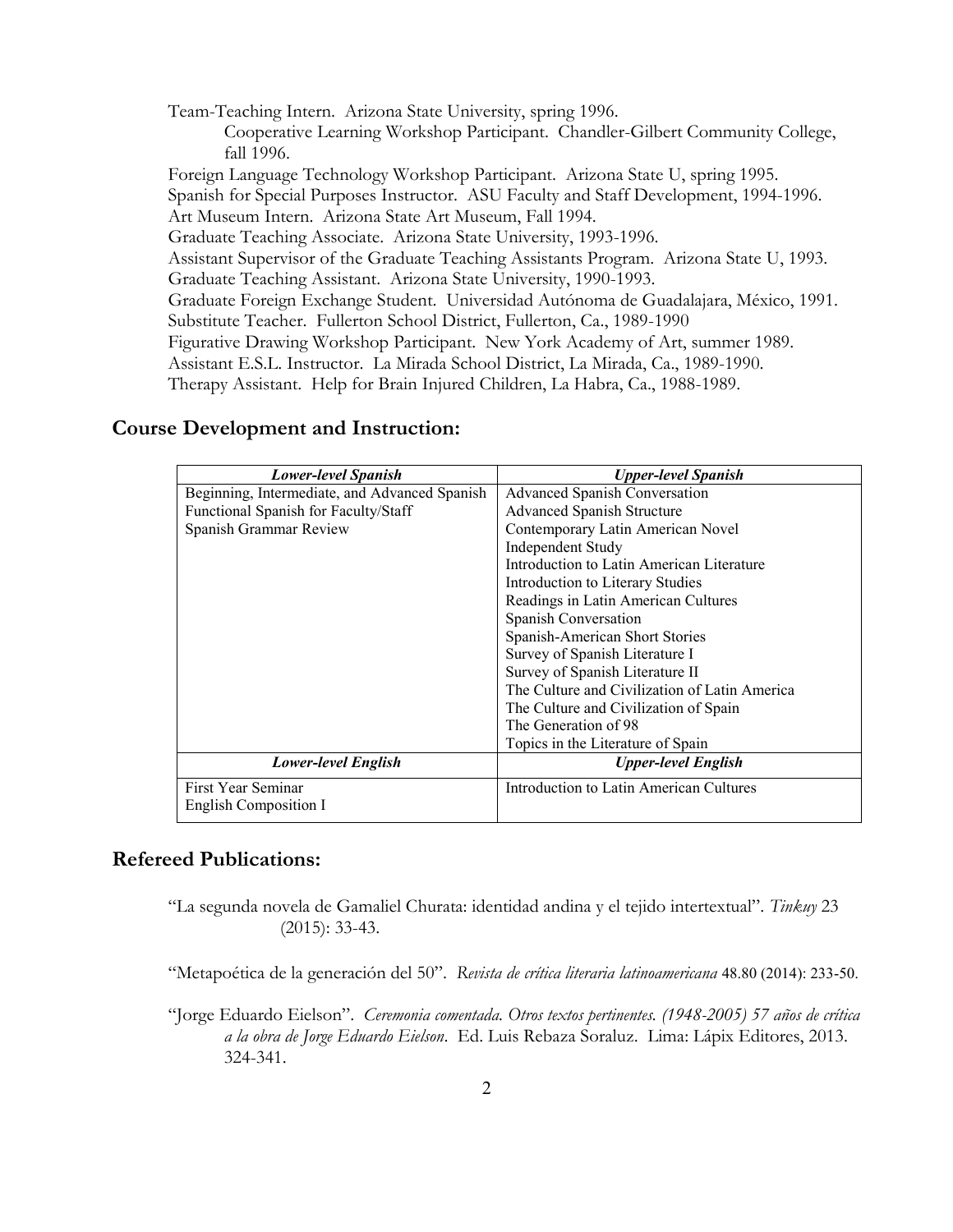- "El rol de la traducción en *Las moradas*". *Revista de crítica literaria latinoamericana* 38.75 (2012): 301-316.
- "Nature, Disaster, and Critical Geopolitics in the Poetics of Pablo Guevara." *Literature, Writing, and the Natural World*. Newcastle: Cambridge Scholars Publishing, 2009. 108-127.
- "La experimentación paradigmática surrealista en la poesía de Emilio Adolfo Westphalen y César Moro" *Cuadernos del CILHA: Revista del Centro Interdisciplinario de Literatura Hispanoamericana* 9.10 (2008): 88-105.
- "Jorge Eduardo Eielson: una identidad plástica entre los paradigmas de las antiguas culturas peruanas y la cultura occidental". *Identidades del Perú en la literatura y las artes*. Ottawa: U of Ottawa P, 2005. 179-198.
- "La evolución plástica de César Moro: más allá del atavismo científico" *Fuegos de arena* 2.3 (2003): [5-20].
- "La experimentación paradigmática surrealista en la poesía de Emilio Adolfo Westphalen y César Moro". *Encuentros de viejos y nuevos mundos*. Lima: H&G Editores, 2003. 43-66.
- "El espacio cultural alternativo en *Lilus Kikus* de Elena Poniatowska." *Historia de las mujeres en América Latina.* Eds. Juan Andreo & Sara Beatriz Guardia. Murcia: Universidad de Murcia, 2002. 457-76.
- "E. A. Westphalen." *Encyclopedia of Latin American Literature*. Ed. Verity Smith. London: Fitzroy Dearborn Publisher, 1997. 777-9.
- "José Juan Tablada." *Encyclopedia of Latin American Literature*. Ed. Verity Smith. London: Fitzroy Dearborn Publisher, 1997. 854-5.

# **Other Publications:**

Translations:

"Poems by Eduardo Ballagas." *The Columbia Anthology of Gay Literature: Readings from Western Antiquity to the Present Day.* Ed. Byrne Fone. New York: Columbia UP, 1998.

Creative Writing:

"Poemas de Guillermo Keeth." *Culturadoor* 2.2 (junio, 1996): 8.

"One Man's Argument." *Literary Review* 5.1(1988): 39-41.

Drawings:

"Serie de desnudos". *Culturadoor* 2.2 (marzo, 1996): 1-6, 13.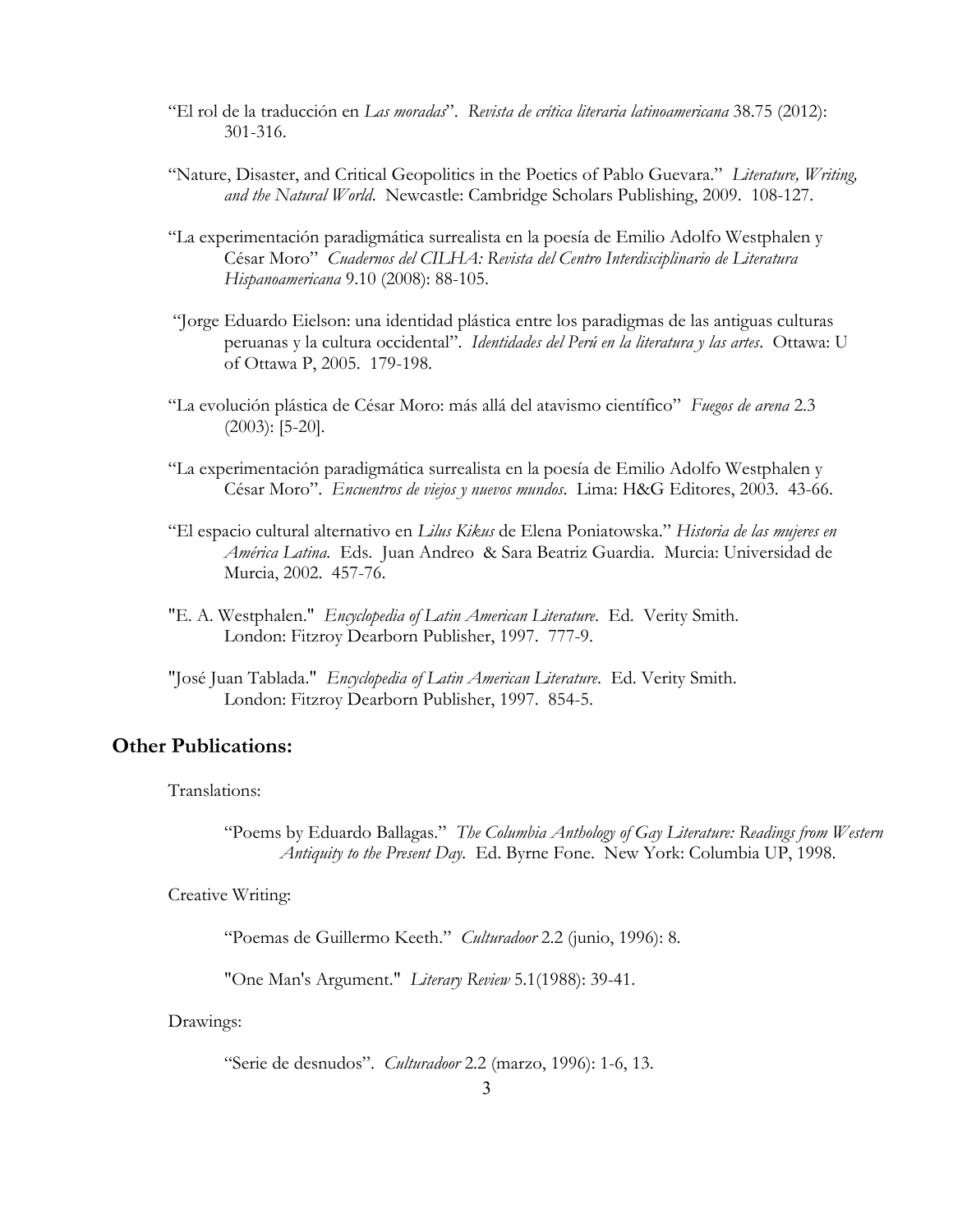### **Scholarly Papers Presented at Conferences:**

- "Cultural Awakening: Daniel Alarcón and the Entwinement of Personal and Social History." *48th North East Modern Language Association Conference*. Baltimore, Maryland. March 23rd -  $26^{\text{th}}$ , 2017.
- "Latinoamérica y el contexto poético de los 50". The 63rd Annual Conference of the *Rocky* Mountain Council for Latin American Studies. Santa Fe, NM. March 30<sup>th</sup>-April 2<sup>nd</sup>, 2016.
- "La metapoética de la generación del 50". S*exto Congreso Internacional de Peruanistas en el Extranjero*  "El cóndor pasa: visiones incaístas, indigenistas y neoindigenistas". Georgetown University, Washington D.C. October 10th-12<sup>th</sup>, 2013.
- "La segunda novela de Gamaliel Churata: identidad andina y el tejido intertextual". *Colloque International: Empires et nations du Perou: Continuités et ruptures*. Université de Montréal, Montreal, Canada. Abril 24<sup>th</sup>-27<sup>th</sup>, 2013.
- "El rol de la traducción en *Las moradas*". *Quinto Congreso Internacional de Peruanistas en el Extranjero*  "Homenaje a José María Arguedas y Emilio Adolfo Westphalen". Tufts University, Medford, Massachusetts. October 13<sup>th</sup>-15<sup>th</sup>, 2011.
- "The Transatlantic Poetics of Carlos Germán Belli". *Rocky Mountain Council for Latin American*  Studies 58th Annual Conference. Santa Fe, New Mexico. April 6<sup>th</sup>-9<sup>th</sup>, 2011.
- "El mar y la poesía de la Generación del 50". *Rocky Mountain Council for Latin American Studies.*  Santa Fe, New Mexico. March 4<sup>th</sup>-7<sup>th</sup>, 2009.
- "La naturaleza, la nación, la mujer y el sujeto poético dentro del imaginario político de Leopoldo Lugones". *Latin American Studies Association.* Montreal, Canada. September  $5^{\text{th}}$ -8<sup>th</sup>, 2007.
- "La poetología surrealista latinoamericana en torno a la imagen visual", *2007 Carolina Conference*  on Romance Literatures, Chapel Hill, North Carolina, March 29<sup>th</sup>-31<sup>st</sup>, 2007.
- "La sensualidad modernista de José Juan Tablada y Leopoldo Lugones: el sujeto poético ante el amor de la mujer fatal". *52avo Congreso de Americanistas*, Sevilla, Spain, July 17<sup>th</sup>-21<sup>st</sup>, 2006.
- "Nature, Disaster, and Critical Geopolitics in the Poetics of Pablo Guevara." *2006 Conference for*  the English Association of the Pennsylvania State Universities, October 20<sup>st</sup>-22<sup>nd</sup>, 2006
- "El 'proyecto indígenista' entre la lupa vanguardista y la posmodernidad". *XII Congreso de la*  Federación Internacional de Estudios sobre América Latina y el Caribe, Rome, Italy, Sept. 27<sup>th</sup>- $30<sup>th</sup>$ , 2005.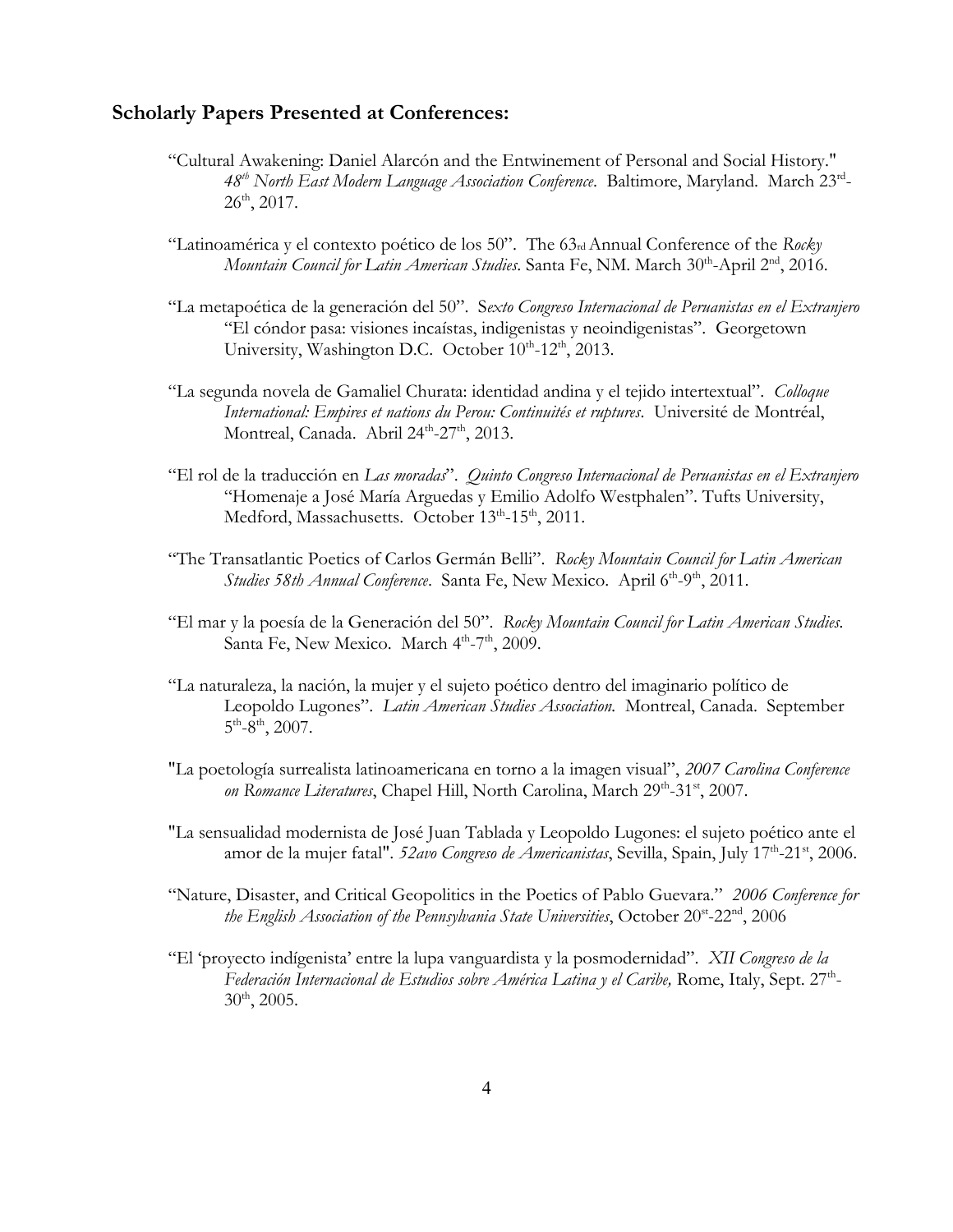- "*Conversación en la catedral:* el legado cultural de la dictadura, el epígono limeño y el quebrantamiento de la identidad peruana". *Canadian Association for Latin American and*  Caribbean Studies, Guelph, Canada, Oct. 28<sup>th</sup> - 31<sup>st</sup>, 2004.
- "Vínculos entre la narrativa surrealista y la narrativa indigenista de *El pez de oro*." *Las Jornadas Andinas de Literatura Latinoamericana*. Lima, Perú, August 9<sup>th</sup>-14<sup>th</sup>, 2004.
- "Jorge Eduardo Eielson: una identidad plástica entre los paradigmas de las antiguas culturas peruanas y la cultura occidental". *Simposio Internacional: Identidades del Perú en la literatura y las artes*. Peruvian Embassy in Canada and University of Ottawa. Ottawa, Canada, October 16<sup>th</sup>-19<sup>th</sup>, 2003.
- "La estructura paratextual de la reproducción facsimilar de *Las moradas*". *II Congreso internacional*  de literatura hispánica. Asociación de estudios hispánicos, Lima, Peru, March 5<sup>th</sup>-7<sup>th</sup>, 2003.
- "*Yo me perdono*: la novela histórica ante nuevos cruces culturales". *Canadian Association for Latin American and Caribbean Studies,* Montreal, Canada, Oct. 24<sup>th</sup>–26<sup>th</sup>, 2002.
- "La experimentación paradigmática surrealista en la poesía de Emilio Adolfo Westphalen y César Moro". *Congreso Internacional de Literatura Hispánica*. Asociación de Estudios Hispánicos, Lima, Perú, Feb. 27<sup>th</sup>-March 1<sup>st</sup>, 2002.
- "Paz, Cortázar, Eielson y la reterritorialización de la imagen". *Conference in Honor of Dr. David W.*  Foster. Arizona State University, October 24<sup>th</sup>-27<sup>th</sup>, 2001.
- "Elena Poniatowska, *Lilus Kikus* y la literatura infantil." *Segundo simposio internacional: La mujer en*  la historia de América Latina. Lima: CEMHAL, Oct. 18<sup>th</sup>-20<sup>th</sup>, 2000.
- "Anaya's Chicano Detective: Bridge Between and Beyond Epistemological Frameworks."*La*  página roja. University of New Mexico, March 31<sup>st</sup>-April 2<sup>nd</sup>, 2000.
- "La transtextualización de los arquetipos españoles medioevales en la novelística vanguardista hispanoamericana: el caso de *Mío Cid Campeador." The Ninth Annual Conference on Ibero-American Culture and Society. A Spanish Odyssey: One Thousand Years of Iberian Literature and*  Culture. University of New Mexico. Feb. 17<sup>th</sup>-18<sup>th</sup>, 2000.
- "Translation and Bilingual Reading with Peruvian Poet Javier Sologuren." T*he 21st American*  Literary Translators Association Conference. Dec. 3<sup>rd</sup>-5<sup>th</sup>, 1998. Guadalajara, Mexico.
- "Octavio Paz: la matriz interartística de su poesía." *Second Annual Graduate Student Colloquium: Interdisciplinary Encounter*. Mar. 1994. Arizona State University.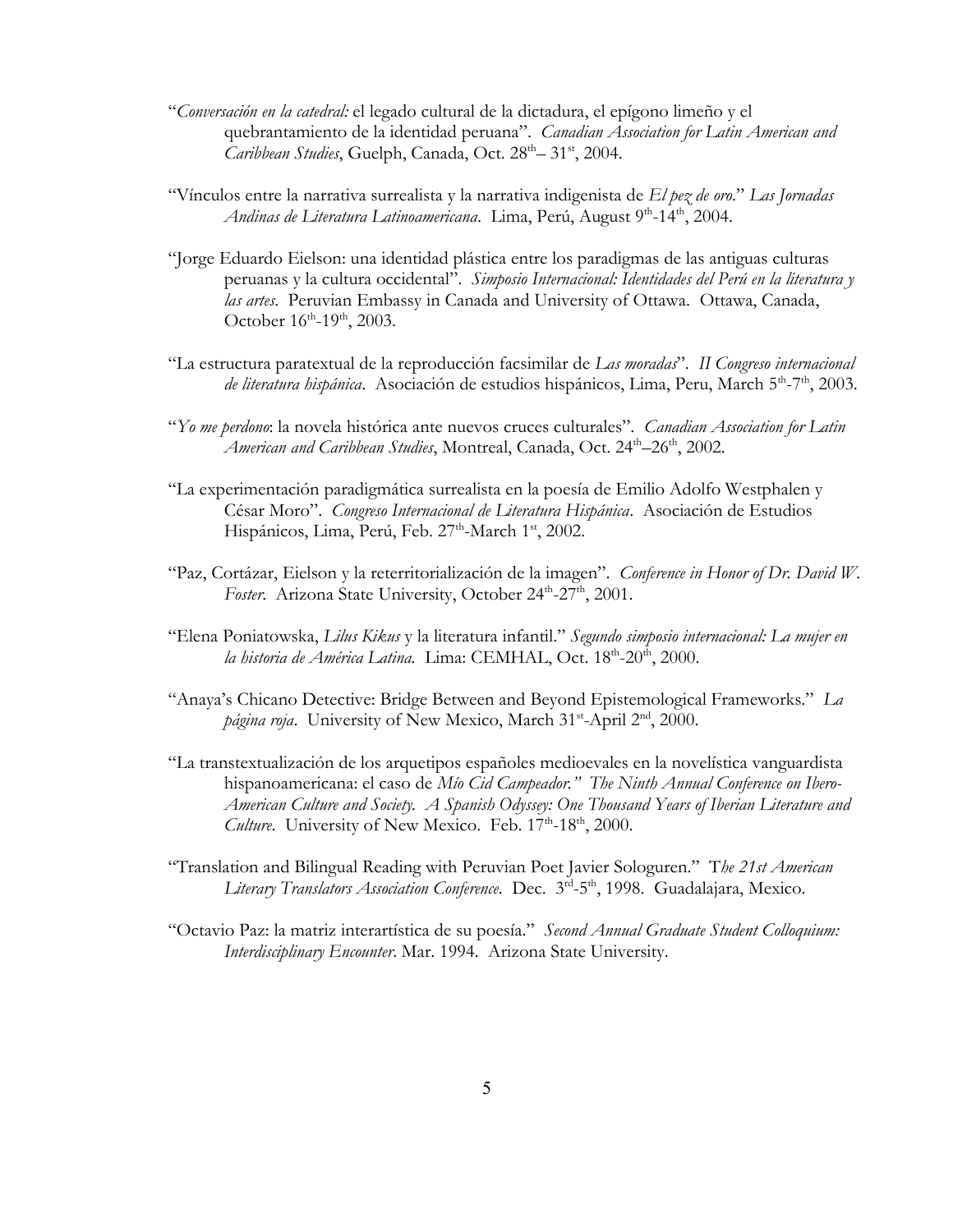### **Other Presentations**

"Using Video in PowerPoint." *Springboard*: *Faculty Technology Workshop*. May, 2008.

- "Beyond Lectures: Interactive Classroom Activities in PowerPoint." *Springboard*: *Faculty Technology Workshop*. May, 2006.
- "Cooperative Learning as a Solution to Some Adult Education Headaches." *Peru-TESOL's*  4th Annual Convention. Aug 2<sup>th</sup>-4<sup>th</sup>, 1995. Arequipa, Peru.
- "Including Learning Modality Theory in the Evaluation and/or Integration of Instructional Technology in the ESL Classroom." *Peru-TESOL's 4th Annual Convention*. Aug 2<sup>th</sup>-4<sup>th</sup>, 1995. Arequipa, Peru.
- "Multiculturalism in the ESL Classroom." *Peru-TESOL's 4th Annual Convention*. Aug 2<sup>th</sup>-4<sup>th</sup>, 1995. Arequipa, Peru.

### **Other Conference Attendance / Activity:**

The East Central Writing Centers Association (ECWCA) Conference. April, 2008.

- Chair. Table 1 "Las Crónicas del Nuevo Mundo" and Table 4 "La democratización". *XII Congreso de la Federación Internacional de Estudios sobre América Latina y el Caribe,* Rome, Italy, Sept.  $27^{\text{th}}$ -30<sup>th</sup>, 2005.
- Co-organizer of the Second Annual Graduate Student Colloquium: Interdisciplinary Encounter. Arizona State University, 1994.

### **External Research Grants:**

- 2008 National Endowment for the Humanities Summer Institute. "Andean Worlds Project." June 29<sup>th</sup>-July 26<sup>th</sup>. Perú.
- 2003 PASSHE Professional Development Grant. Multimedia CD project: "Urban Utopias as Seen through the Eyes of Latin American Art Critics and Journalists".
- Grant from Friends of Latin American Studies, Summer 1995. Research on Andean Surrealism in Lima, Peru. Interviewed Javier Sologuren, Blanca Varela, Fernando de Szyszlo, Ricardo Silva-Santisteban, Ricardo González-Vigil, and William Hurtado de Mendoza.

# **Academic Citations:**

Ávila, Daniel. "César Moro o contra la convención de mundo". *Surrealismo*. La mula.pe, 2013.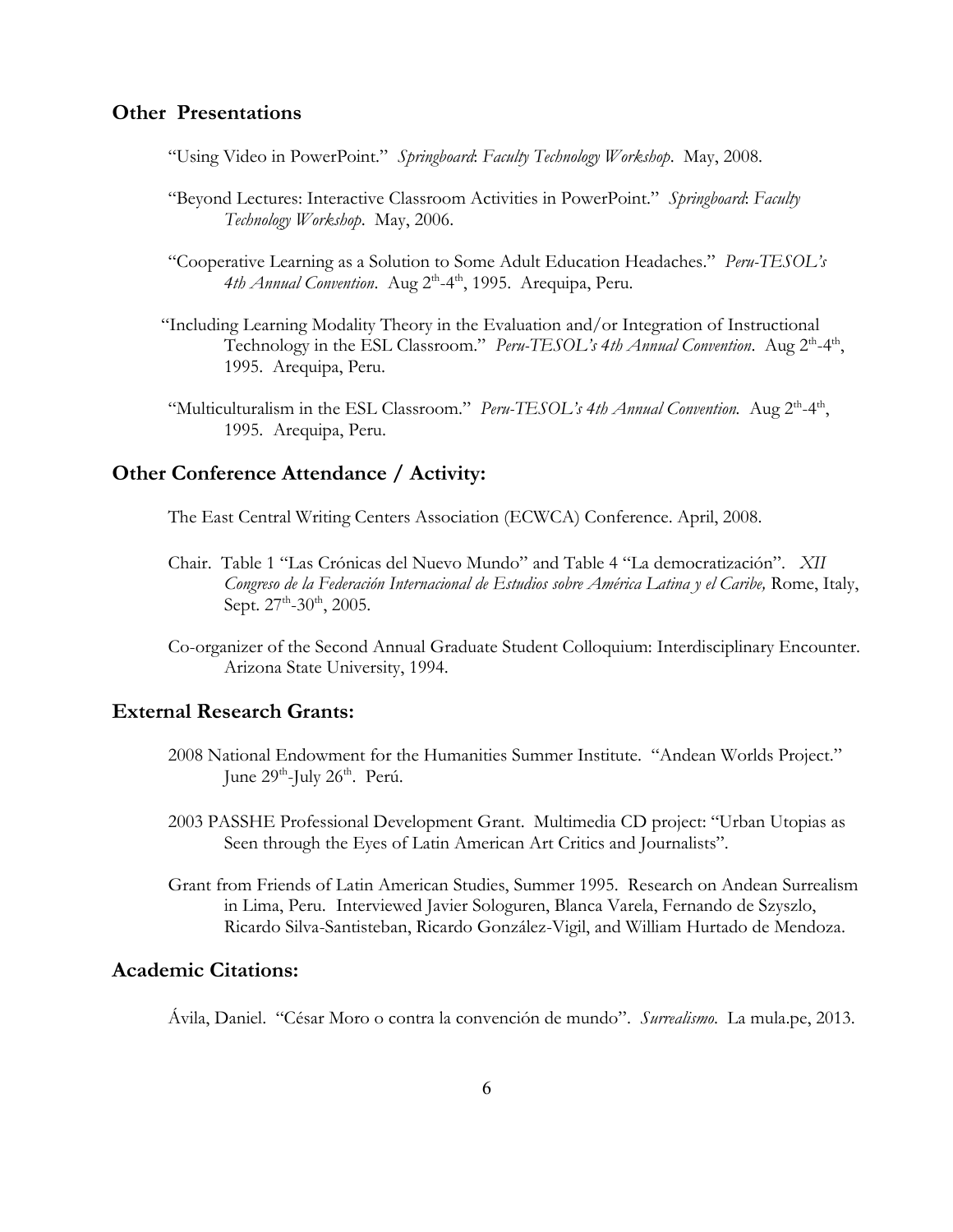- Shedenhelm, Laura. D. "(Re) Writing Huidobro's Bibliography." Hispanic Issues Online 6 (2010): 239.
- Huamán Mori, Reinhard. "César Moro: plástica, surrealismo, militancia." *Surrealismo, poesía y libertade.* Triplov.com*,* 2009.
- Pöppel, Hubort and Miguel Gomes. *Bibliografía y antología crítica de las vanguardias literarias*. Madrid: Iberoamericana Editorial, 2008. 101.
- Usandizaga Lleonart, Helena. "La trama de lo hispánico en el *Pez de oro* de Gamaliel Churata" *Territorios de la Mancha: Versiones y subversiones cervantinas en la literatura hispanoamericana : Actas del VI Congreso Internacional de la Asociación Española de Estudios Literarios Hispanoamericános.* Ed. by Matías Barchino Pérez. 2007. 665-674.
- "Presentan libro *Identidad (es) del Perú en la Literatura y las Artes* en Centro Cultural Inca Garcilaso. Nota de Prensa 036-06. Ministerio de Relaciones Exteriores del Perú. 2006.
- Huamán Mori*,* Reinhard. "César Moro: plástica: surrealismo: militancia". *Actas del Coloquio internacional César Moro y el surrealismo en América Latina.* Lima: Fondo Editorial: Centro Cultural España, 2005. 370.
- Tarazona, Emilio. "César Moro: Notas sobre poesía, plástica y vanguardia en el Perú". *César Moro y el surrealismo en América Latina*. Comp. Yolanda Westphalen. Lima: Fondo Editorial de la Universidad Mayor de San Marcos, 2005. 310.
- "Publicaciones sobre César Moro 2003". *El hablador* 2 (2003). [np].
- "Nocturnal Sea Xavier Villaurrutia." *The Columbia Granger's Index to Poetry in Anthologies*. New York: Columbia UP, 2002. 847.

# **Service:**

External Program Reviewer for SUNY College at Old Westbury, B.A. in Hispanic and Latin American Cultural Studies, March 3rd, 2016.

Evaluator for *Studies in Latin American Popular Culture*, a refereed publication. 2012-present.

Chair, the Academic Affairs Committee, 2015-present.

APSCUF Membership Chair, 2014- present.

Member of the Academic Affairs Committee. 2013- present.

Co-editor. *EML Accent*. 2007-2014. [\(http://coursework.mansfield.edu/eml/index.htm\)](http://coursework.mansfield.edu/eml/index.htm)

Assistant Chair of the English and Modern Languages Department. 2009-10.